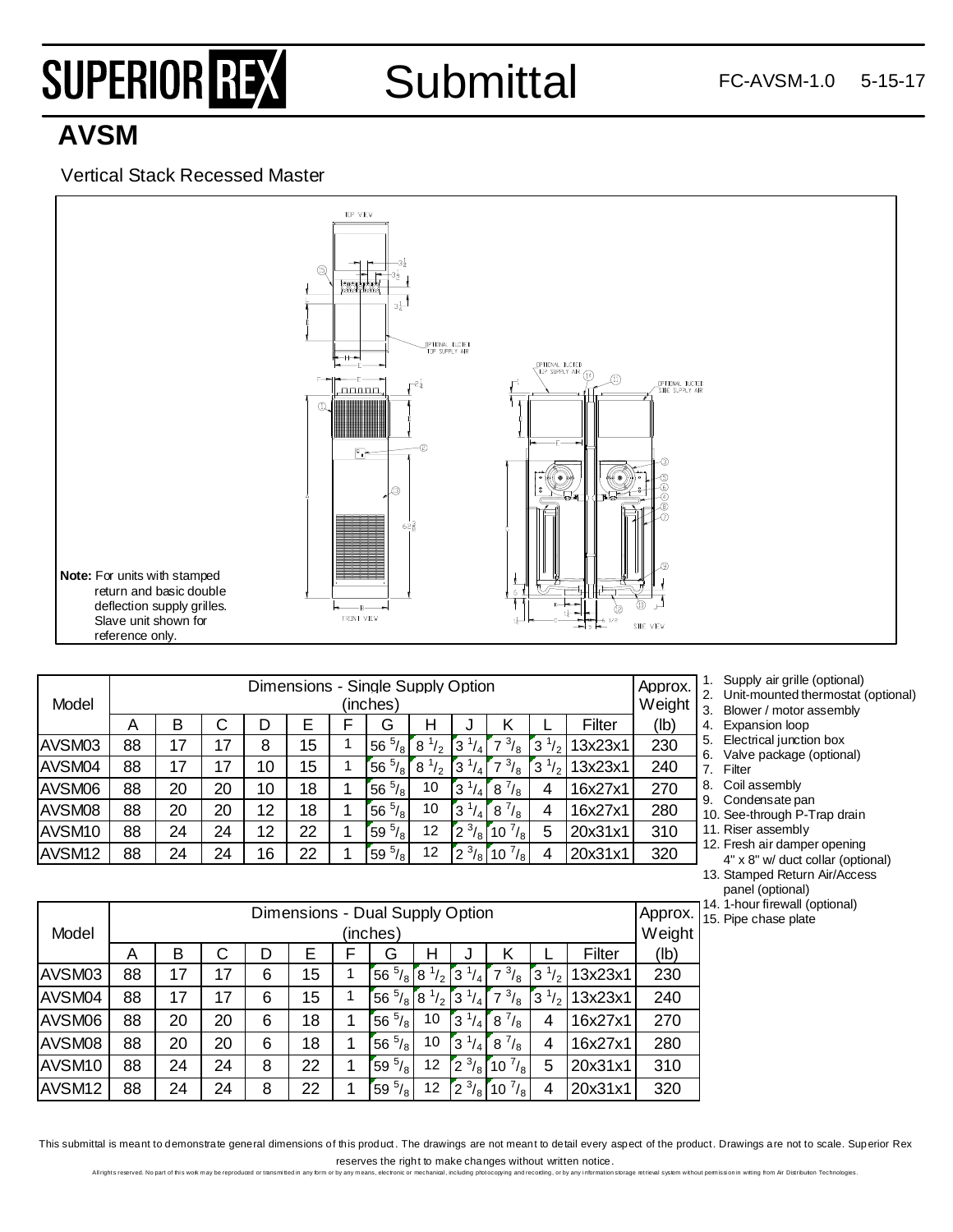# SUPERIOR REX

Submittal FC-AVSM-2.0 5-15-17

#### Accessories (Optional)

Check  $\overrightarrow{M}$  if provided.

| <b>Thermostat Quick Connect</b>                                | Washable Filter                   | Custom Return Grille / Access Panel |  |  |  |  |
|----------------------------------------------------------------|-----------------------------------|-------------------------------------|--|--|--|--|
| Control Transformer & Fan Relays                               | Fuse                              | Type L Copper Riser                 |  |  |  |  |
| Aquastat Changeover Switch                                     | <b>Additional Supply Location</b> | Type K Copper Riser                 |  |  |  |  |
| Manual Damper  <br>Auto Damper                                 | <b>Additional Supply Grille</b>   | 34" Riser Insulation                |  |  |  |  |
| Motor Quick Disconnect                                         | Sound and Privacy Baffle          | 1" Matte-Faced Cabinet Insulation   |  |  |  |  |
|                                                                | Special Grille Color_             | (specify)                           |  |  |  |  |
|                                                                |                                   |                                     |  |  |  |  |
| Coil - 3/8" O.D. Copper Tube; 10 Fins/Inch Aluminum, Sine Wave |                                   |                                     |  |  |  |  |
| 2-Pipe                                                         |                                   |                                     |  |  |  |  |
| 2-Row<br>3-Row                                                 | 4-Row<br>5-Row                    |                                     |  |  |  |  |
| 4-Pipe (Cooling Rows/Heating Rows)                             |                                   |                                     |  |  |  |  |
| $3/1 - Row$<br>$2/1 - Row$                                     | $3/2$ -Row<br>$4/1-Row$           |                                     |  |  |  |  |
| <b>Chilled Water Cooling</b>                                   | Hot Water Heating                 |                                     |  |  |  |  |
| Glycol Cooling                                                 | <b>Glycol Heating</b>             |                                     |  |  |  |  |
|                                                                |                                   |                                     |  |  |  |  |

#### **Motor**

| $Motor(s) - 3 speed PSC$<br>Standard<br><b>Optional Standard</b><br>115V/60Hz/1ph<br>Voltages: |               |       | <b>Optional High Static</b><br>115V/60Hz/1ph |                    |                | <b>Optional High Static</b><br>Voltages:<br>208V/60Hz/1ph |                          |  |  |
|------------------------------------------------------------------------------------------------|---------------|-------|----------------------------------------------|--------------------|----------------|-----------------------------------------------------------|--------------------------|--|--|
| Model                                                                                          | HP            | Total | 208V/60Hz/1ph                                | Model              | <b>HP</b>      | Total                                                     |                          |  |  |
| AVSM03                                                                                         | $1_{10}$      | 1.3   |                                              | AVSM03             | $\frac{1}{10}$ | 1.6                                                       | 230V/60Hz/1ph            |  |  |
| AVSM04                                                                                         | $1_{10}$      | 1.4   | 230V/60Hz/1ph                                | AVSM04             | $\frac{1}{10}$ | 1.6                                                       |                          |  |  |
| AVSM06                                                                                         | $1_{10}$      | 2.0   | 277V/60Hz/1ph                                | AVSM06             | $\frac{1}{4}$  | 2.9                                                       | 277V/60Hz/1ph            |  |  |
| AVSM08                                                                                         | $\frac{1}{4}$ | 2.9   |                                              | AVSM08             | $^{1}/_{4}$    | 3.5                                                       | Features:                |  |  |
| AVSM10                                                                                         | $\frac{1}{4}$ | 4.0   |                                              | AVSM <sub>10</sub> | $\frac{1}{4}$  | 4.3                                                       | <b>Automatic Reset</b>   |  |  |
| AVSM <sub>12</sub>                                                                             | $\frac{1}{3}$ | 3.7   |                                              | AVSM <sub>12</sub> | $^{1/3}$       | 4.0                                                       | Thermal Overload         |  |  |
|                                                                                                |               |       |                                              |                    |                |                                                           | <b>Protection System</b> |  |  |

### Electric Heat – Single Phase (Optional)

|                |             |           | Electric Heater kW Primary or Supplementary         |               |             |
|----------------|-------------|-----------|-----------------------------------------------------|---------------|-------------|
| Heater Voltage |             | 115 Volts | 208 Volts                                           | 230 Volts     | 277 Volts   |
| 115V           | <b>Size</b> |           | Blowers Min-Max kW Min-Max kW Min-Max kW Min-Max kW |               |             |
|                | 03          | 1-1.5 kW  | kW<br>$1 - 2$                                       | kW<br>$1 - 2$ | 1-2.5 KW    |
| 208V           | 04          | 1-1.5 kW  | kW<br>$1 - 2$                                       | kW<br>$1 - 2$ | 1-2.5 KW    |
|                | 06          | 1-2.5 kW  | kW<br>$1 - 3$                                       | kW<br>$1 - 3$ | 1-3.5 KW    |
| 230V           | 08          | 1-2.5 kW  | kW<br>$1 - 3$                                       | kW<br>$1 - 3$ | 1-3.5 KW    |
| 277V           | 10          | kW<br>1-3 | kW<br>$1 - 3$                                       | 1-3.5 kW      | kW<br>1-5   |
|                | 12          | kW<br>1-3 | kW<br>$1 - 3$                                       | 1-3.5 kW      | kW<br>$1-5$ |

This submittal is meant to demonstrate general dimensions of this product. The drawings are not meant to detail every aspect of the product. Drawings are not to scale. Superior Rex

reserves the right to make changes without written notice.<br>rby any means, electronic or mechanical, including photocopying and recording, or by any information storage retrieval system without permission in witing from Air All rights reserved. No part of this work may be reproduced or transmitted in any form or by any means, electronic or mechanical, including photocopying and recording, or by any